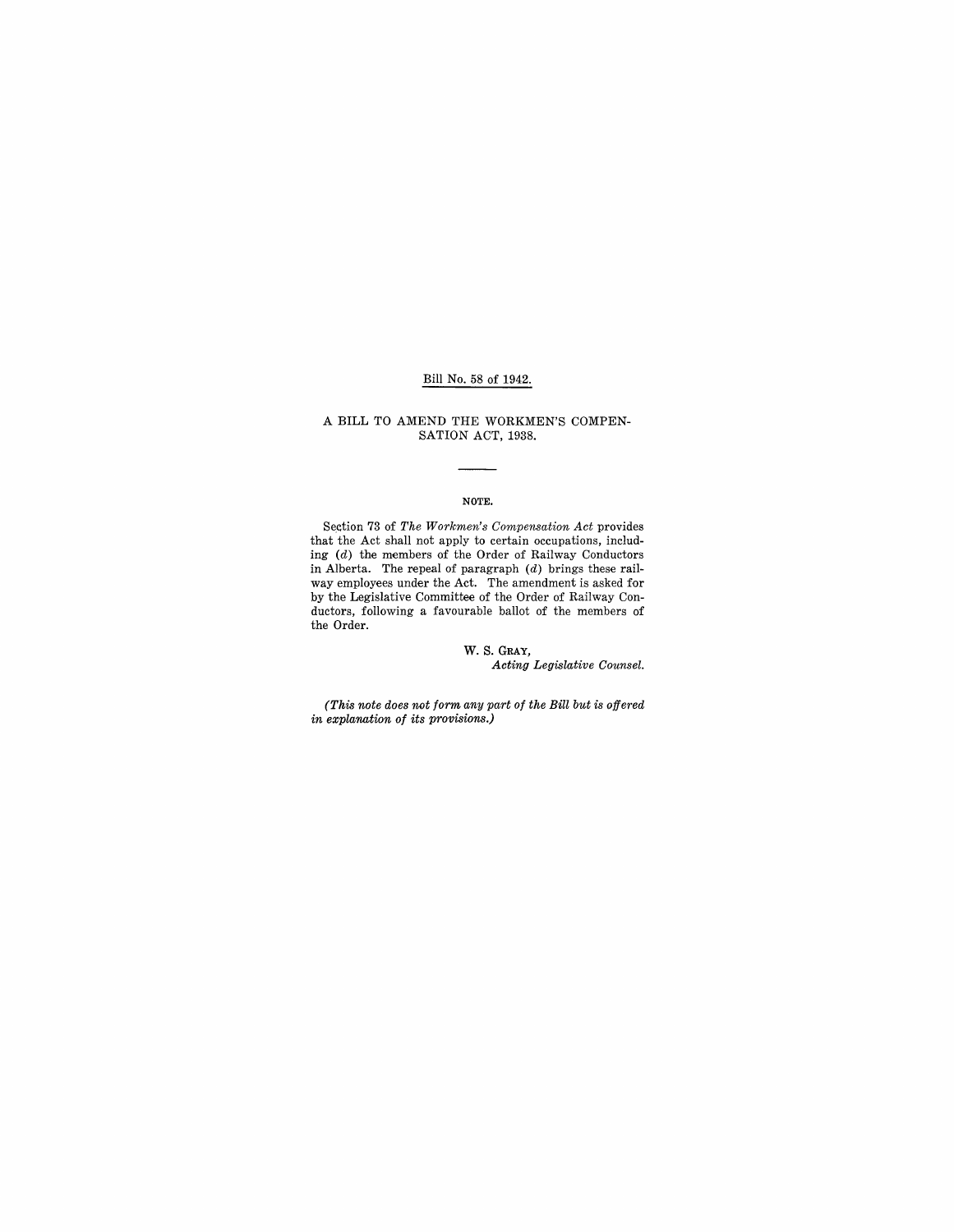## **BILL**

### No. 58 of 1942.

#### An Act to amend The Workmen's Compensation Act, 1938.

## *(Assented to* , 1942,)

**HIS** MAJESTY, by and with the advice and consent of the Legislative Assembly of the Province of Alberta, enacts as follows:

**1..** This Act may be cited as *"The Workmen's Compensar tion Act Amendment Act, 1942."* 

**2.** The Workmen's Compensation Act, being Chapter 23 of the Statutes of Alberta, 1938, is hereby amended as to section 73 by striking out paragraph (d) thereof.

**3.** This Act shall come into force on the day upon which it is assented to.